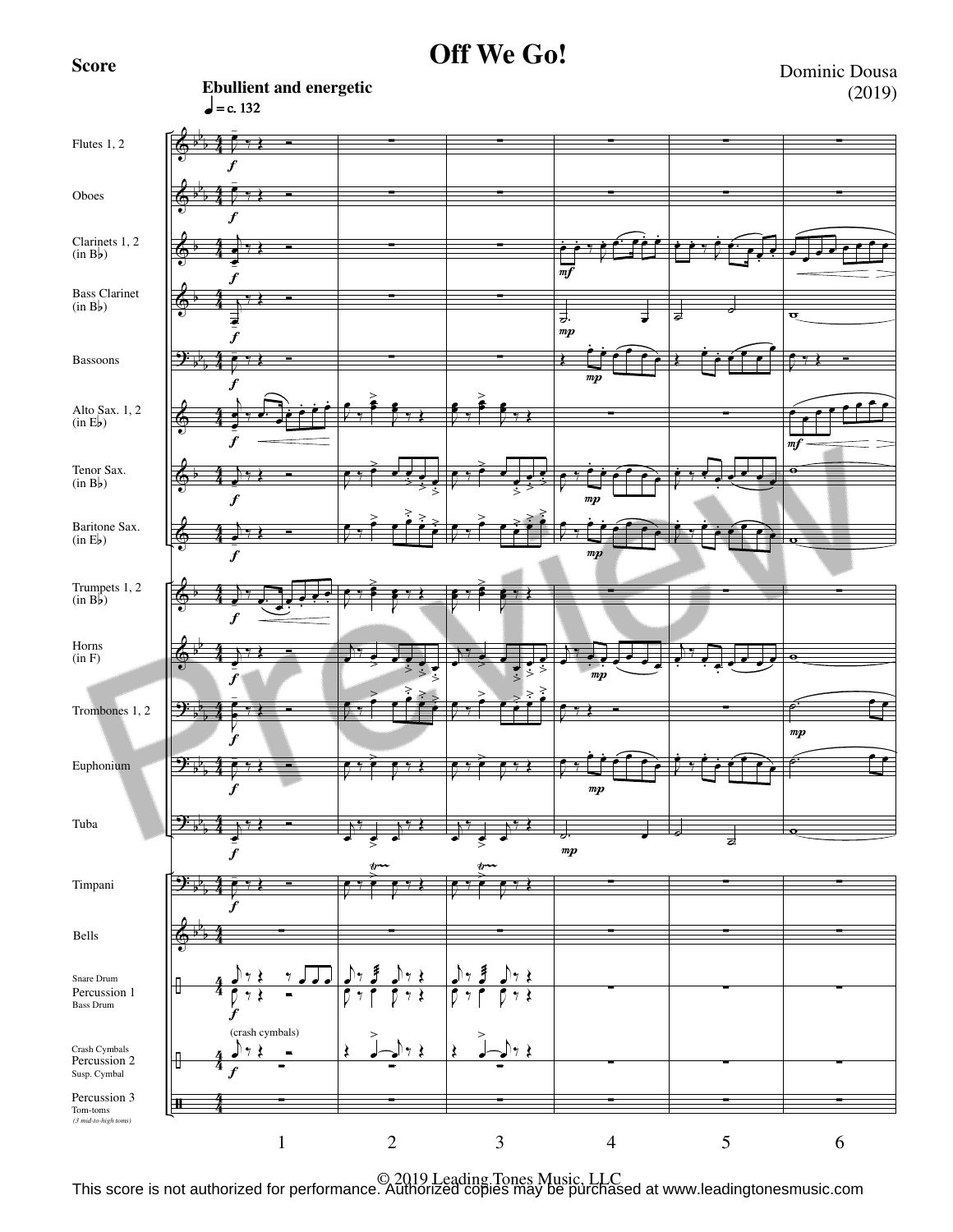Dousa, Off We Go!, p. 4

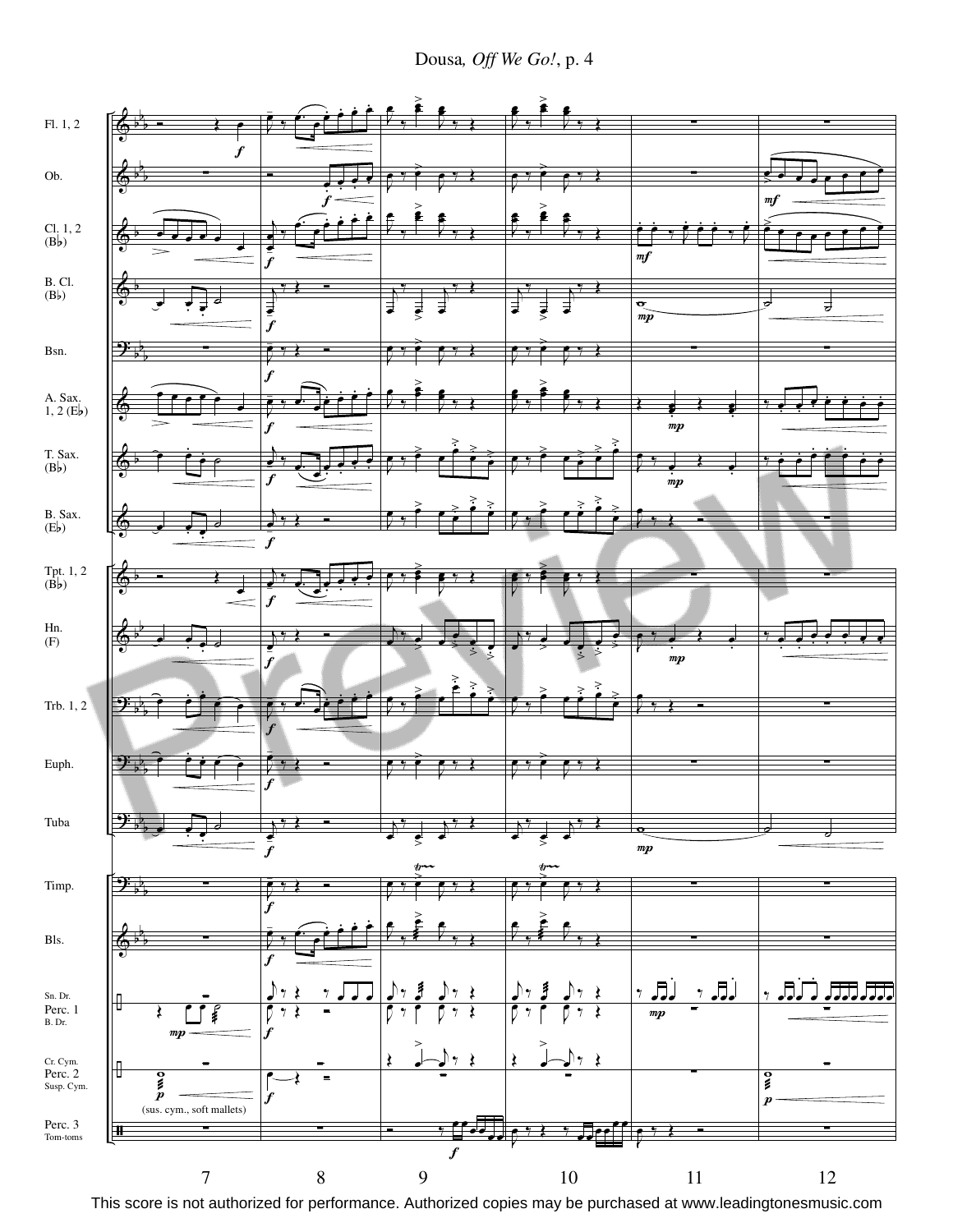Dousa*, Off We Go!*, p. 5

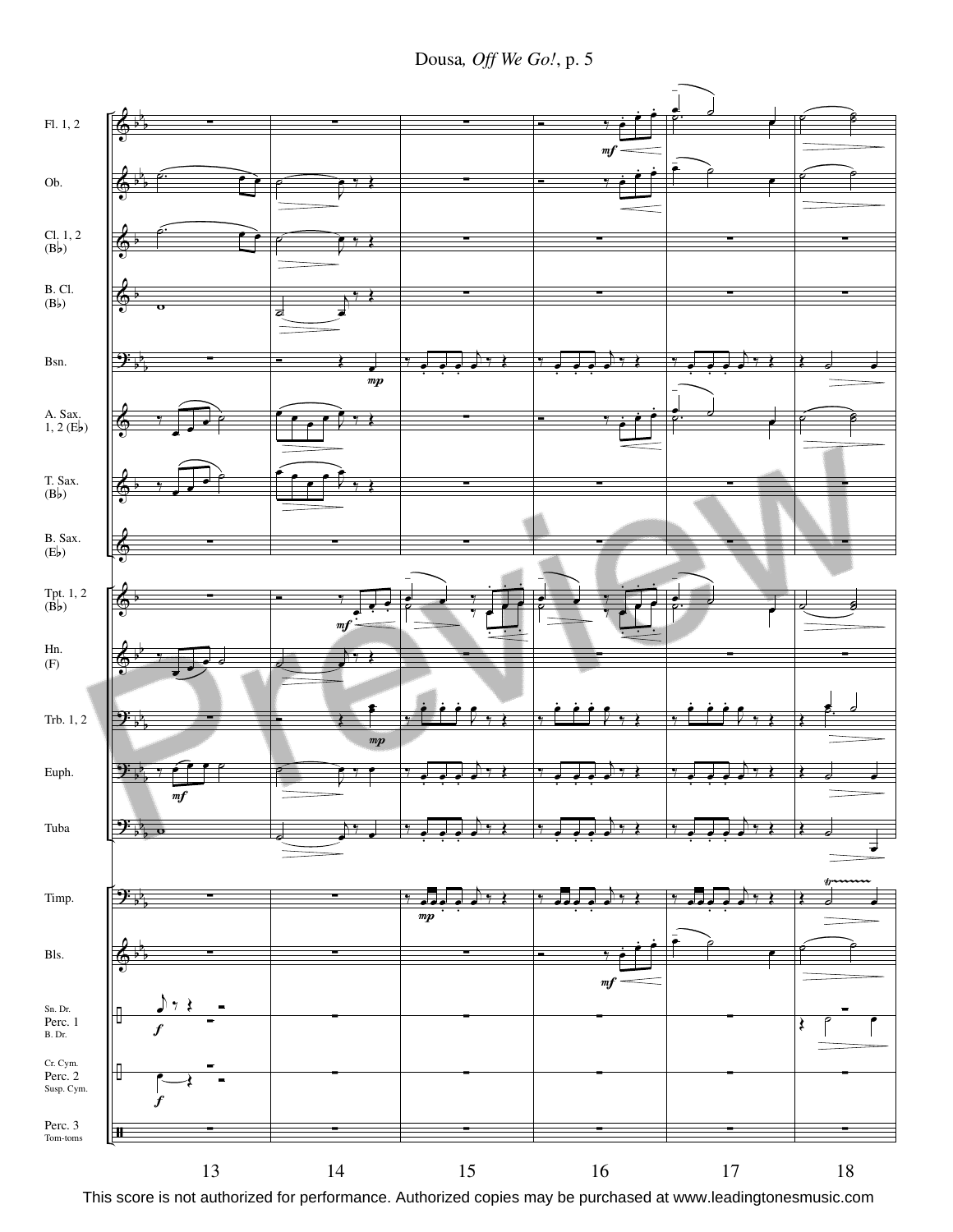Dousa*, Off We Go!*, p. 6

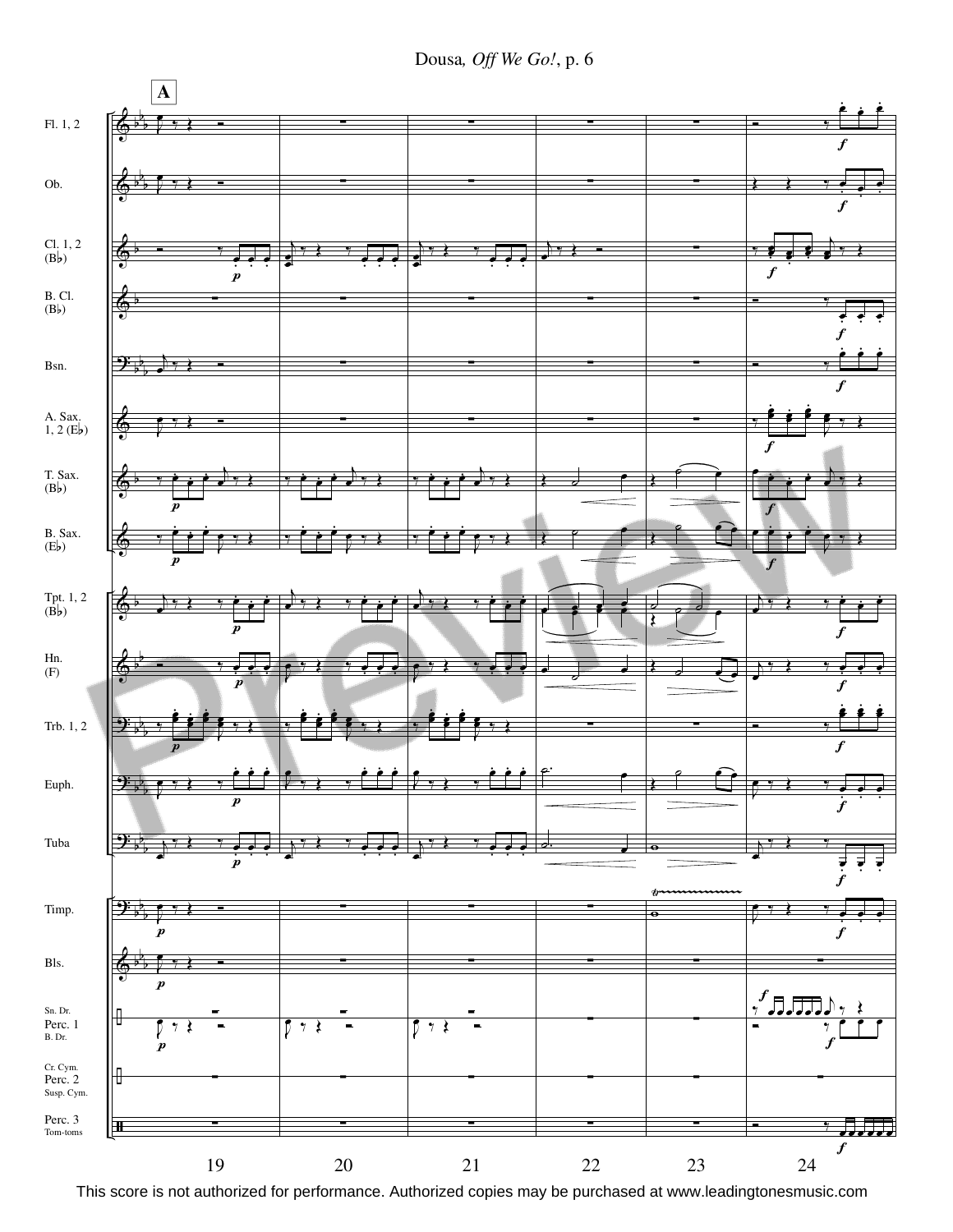Dousa*, Off We Go!*, p. 7

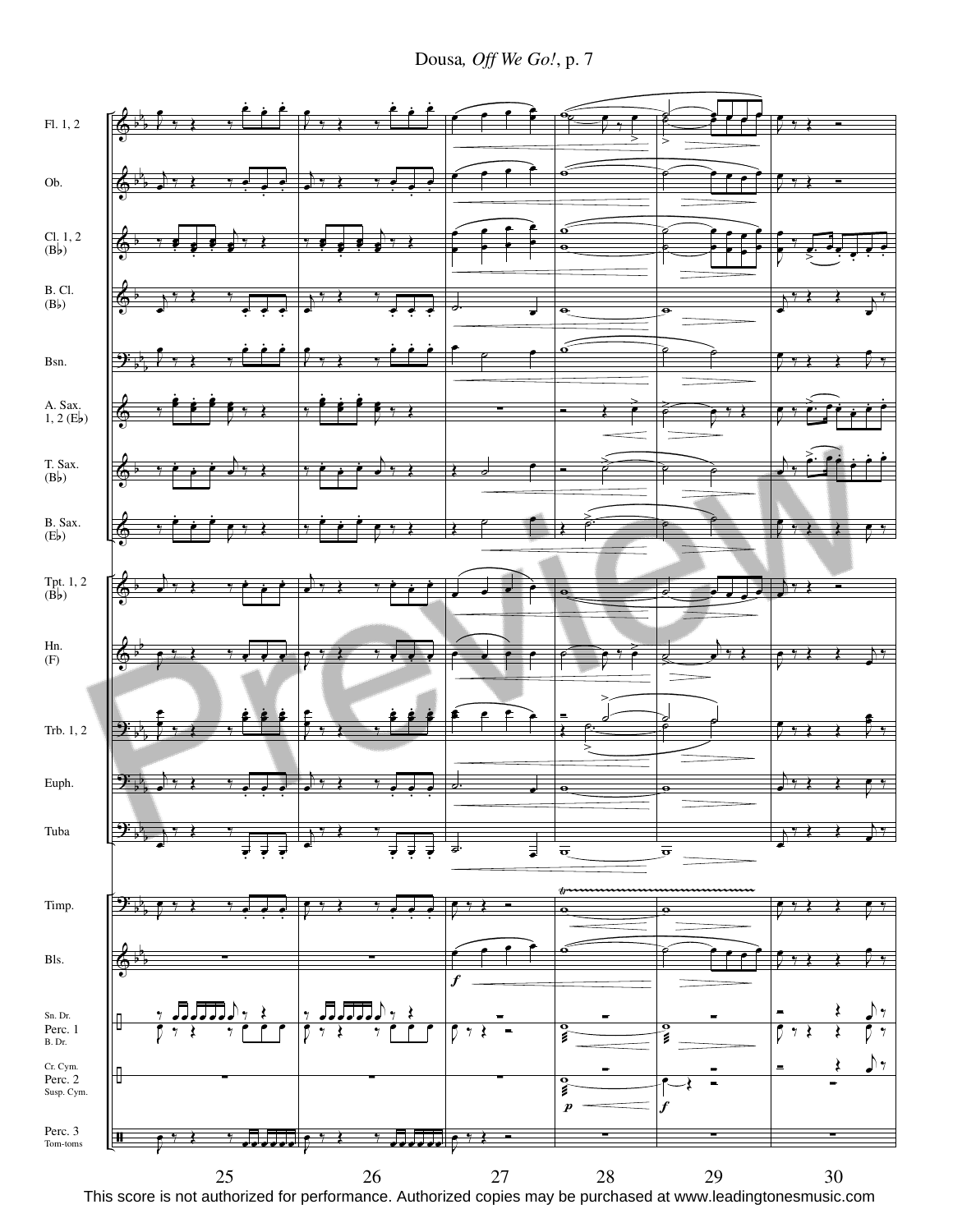Dousa*, Off We Go!*, p. 8

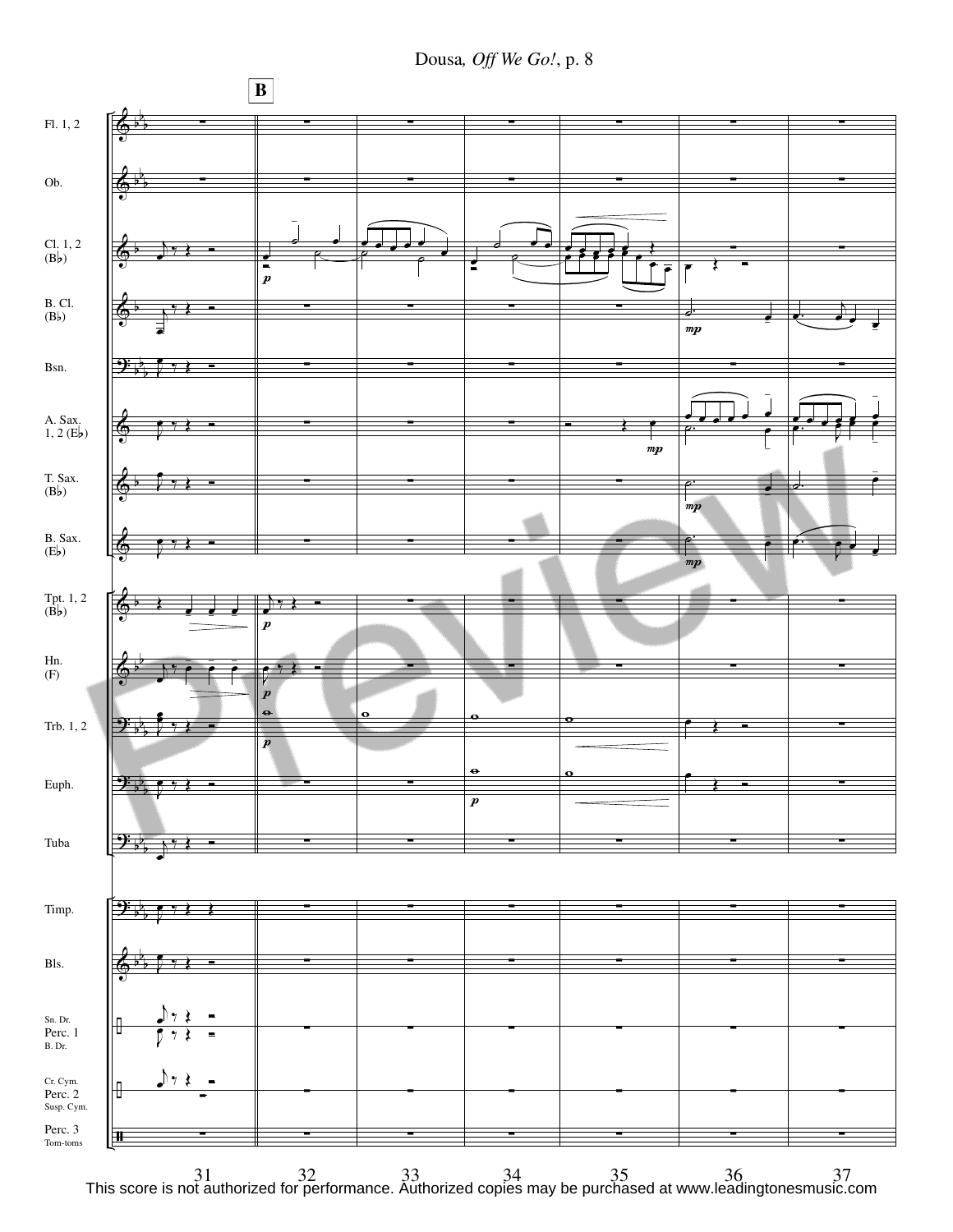Dousa, Off We Go!, p. 9

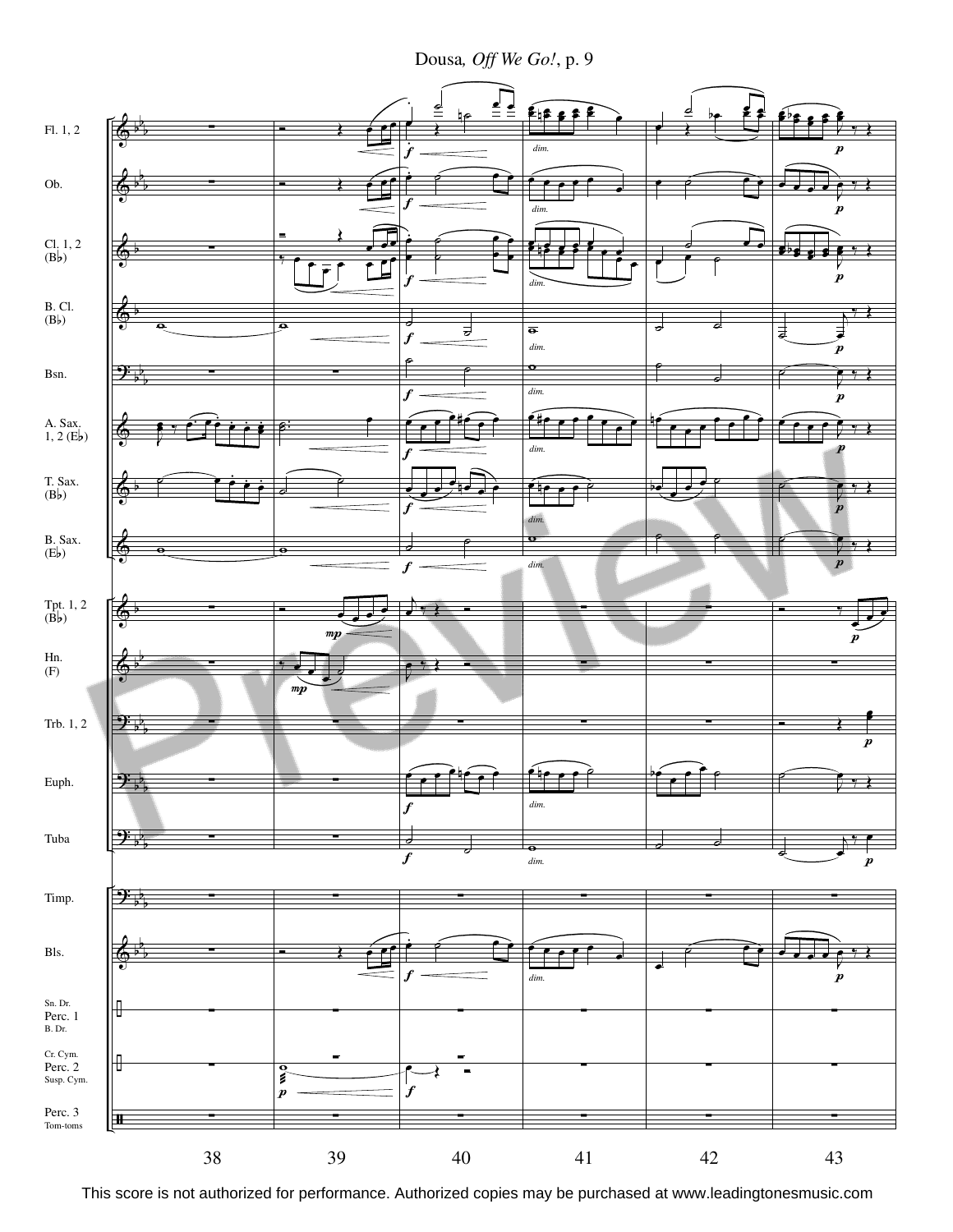Dousa*, Off We Go!*, p. 10

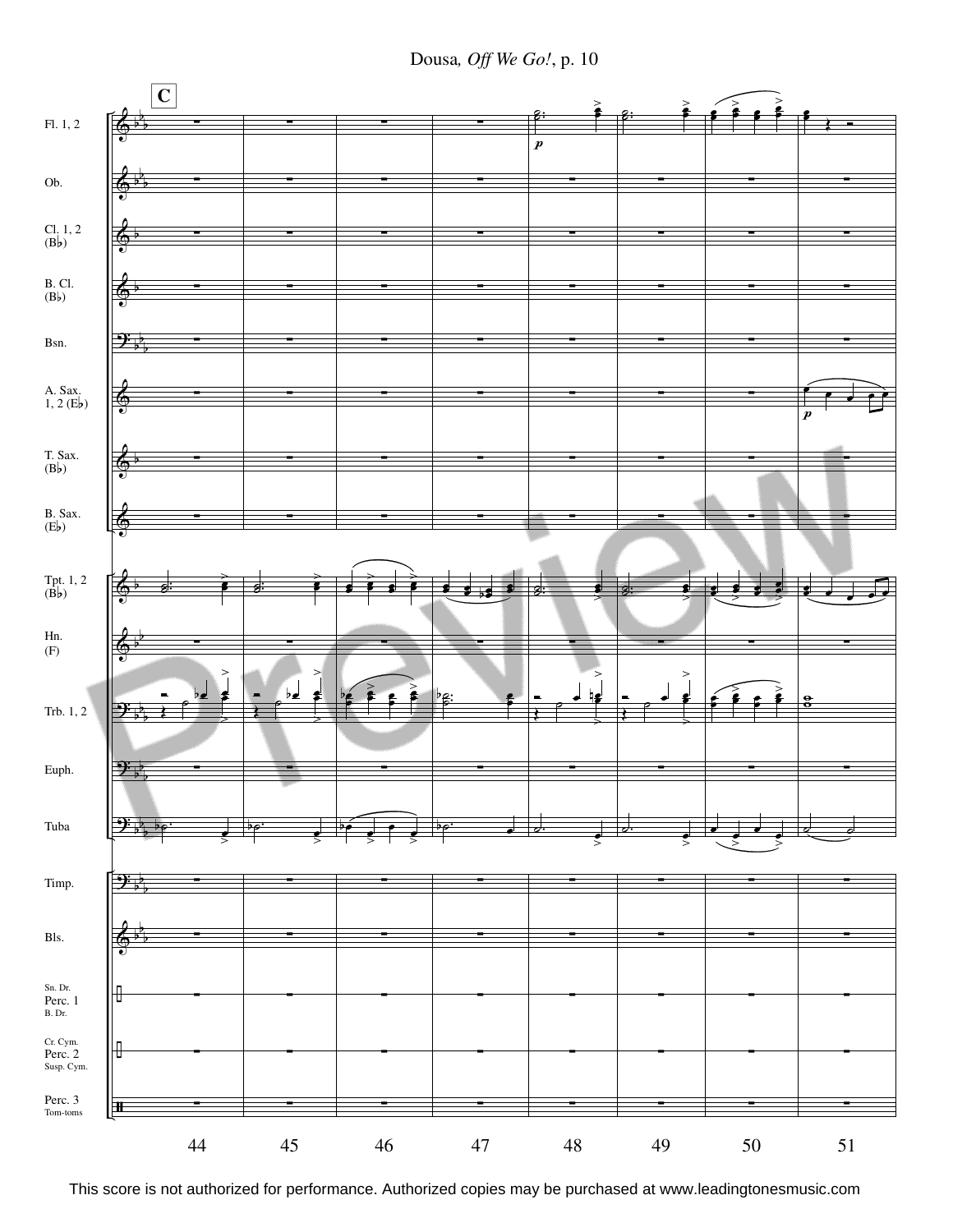Dousa*, Off We Go!*, p. 11

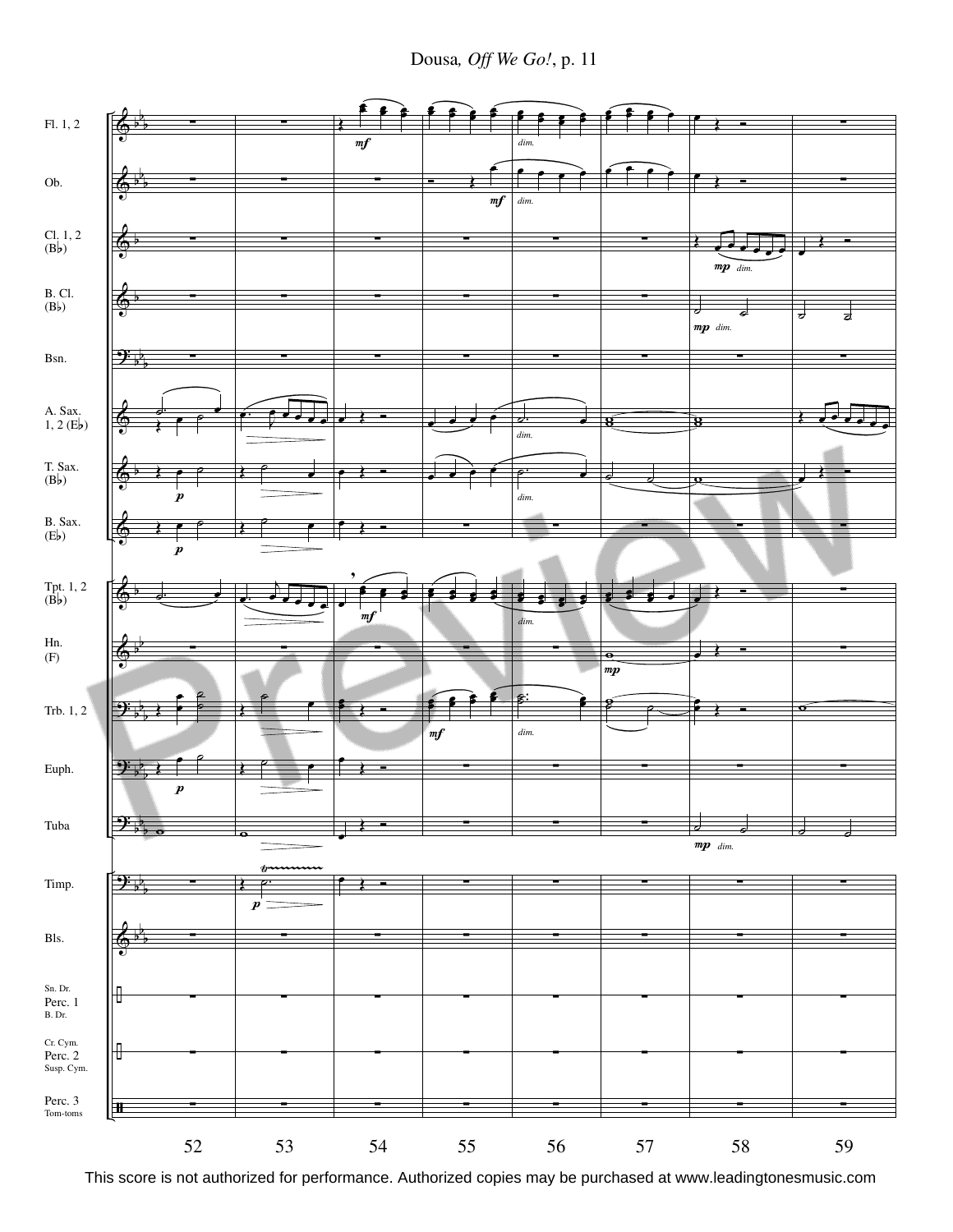Dousa*, Off We Go!*, p. 12

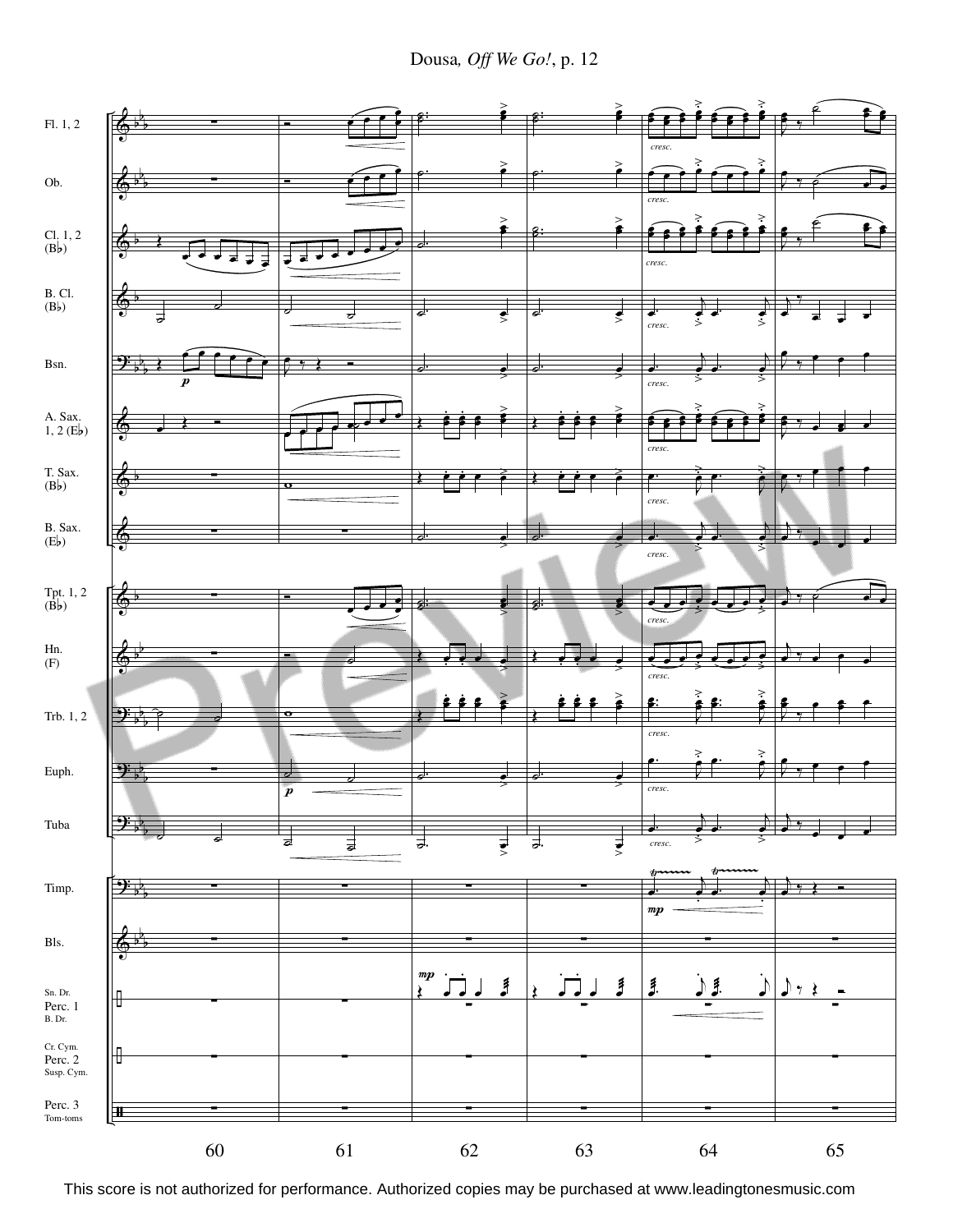Dousa, Off We Go!, p. 13

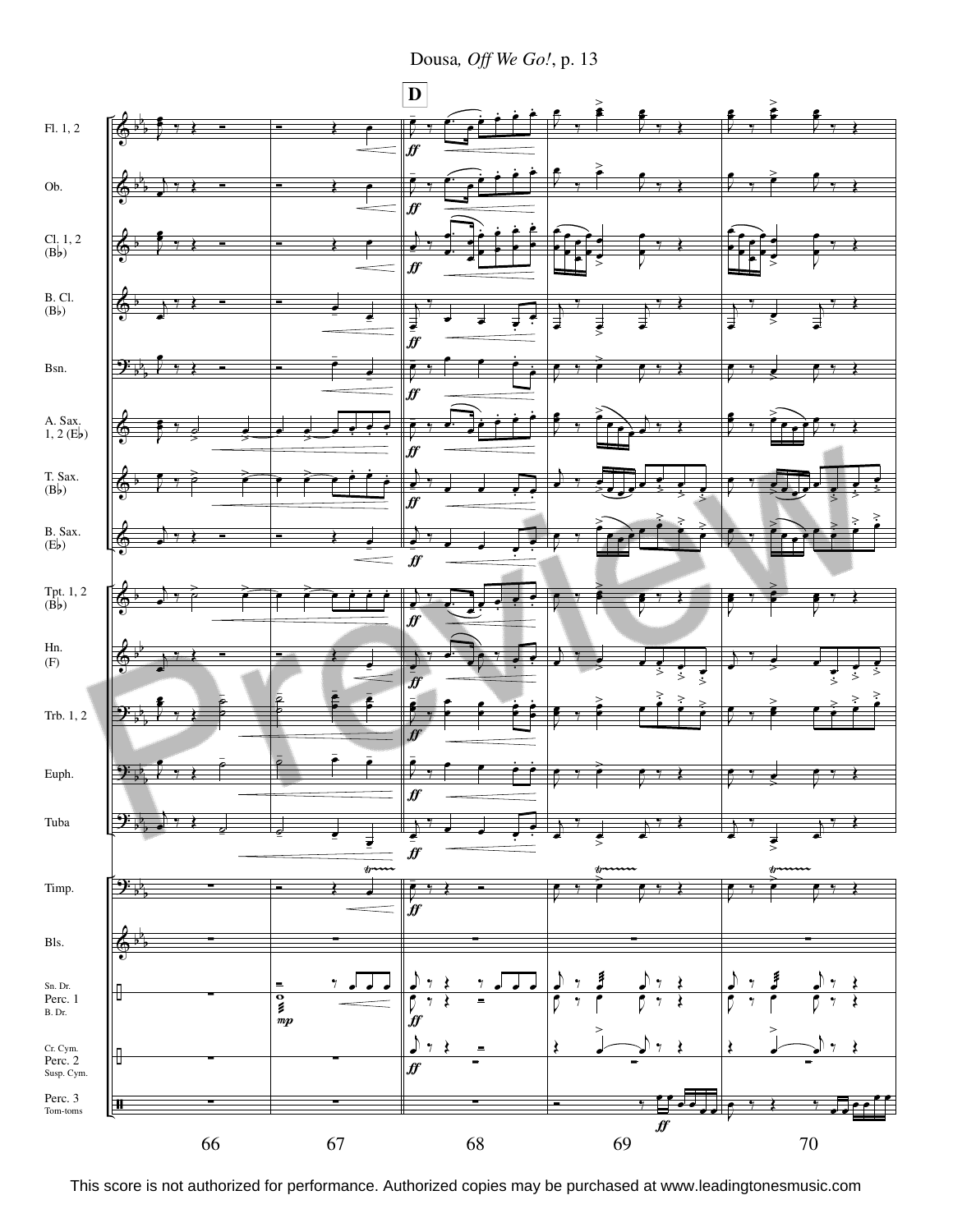Dousa*, Off We Go!*, p. 14

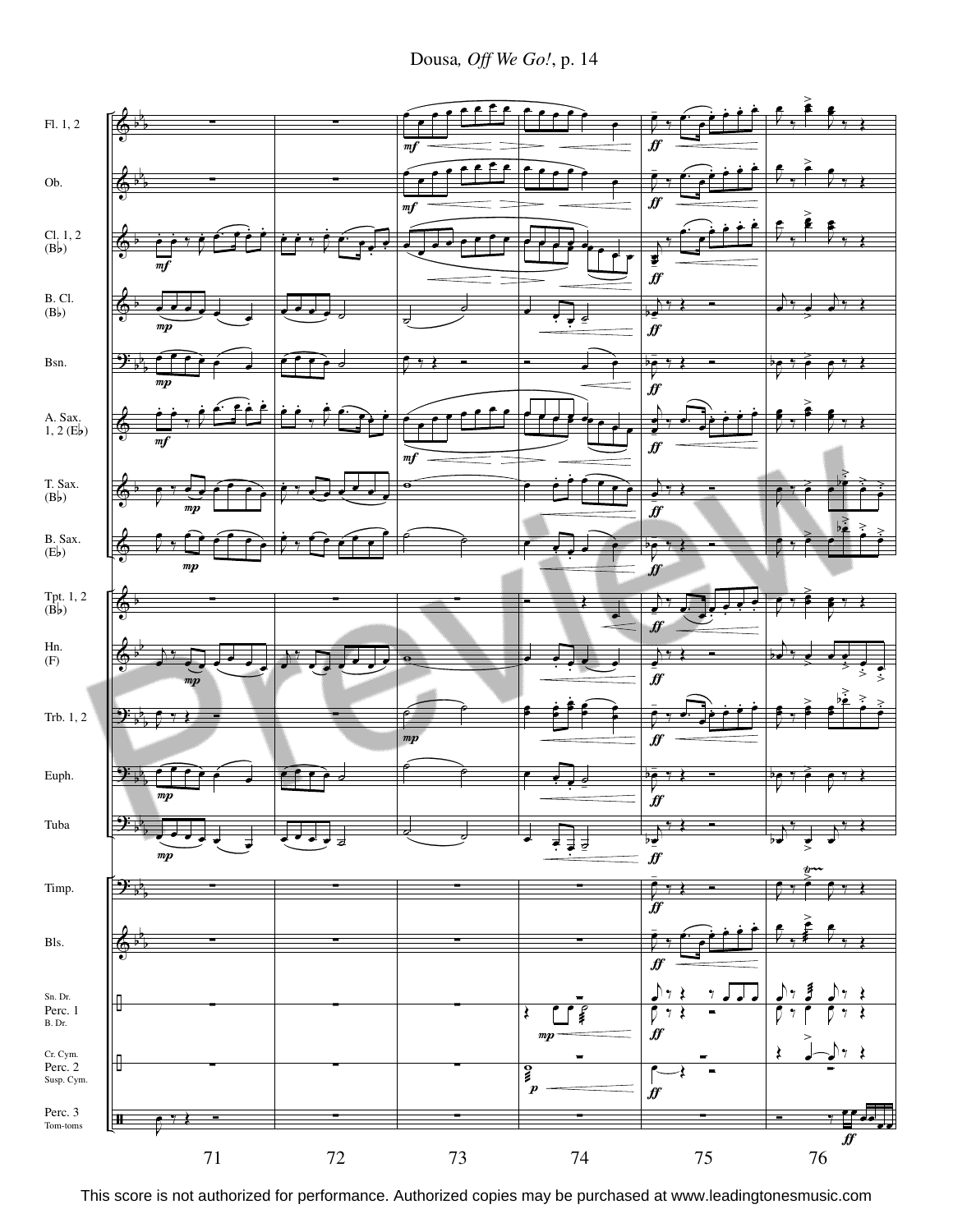Dousa*, Off We Go!*, p. 15

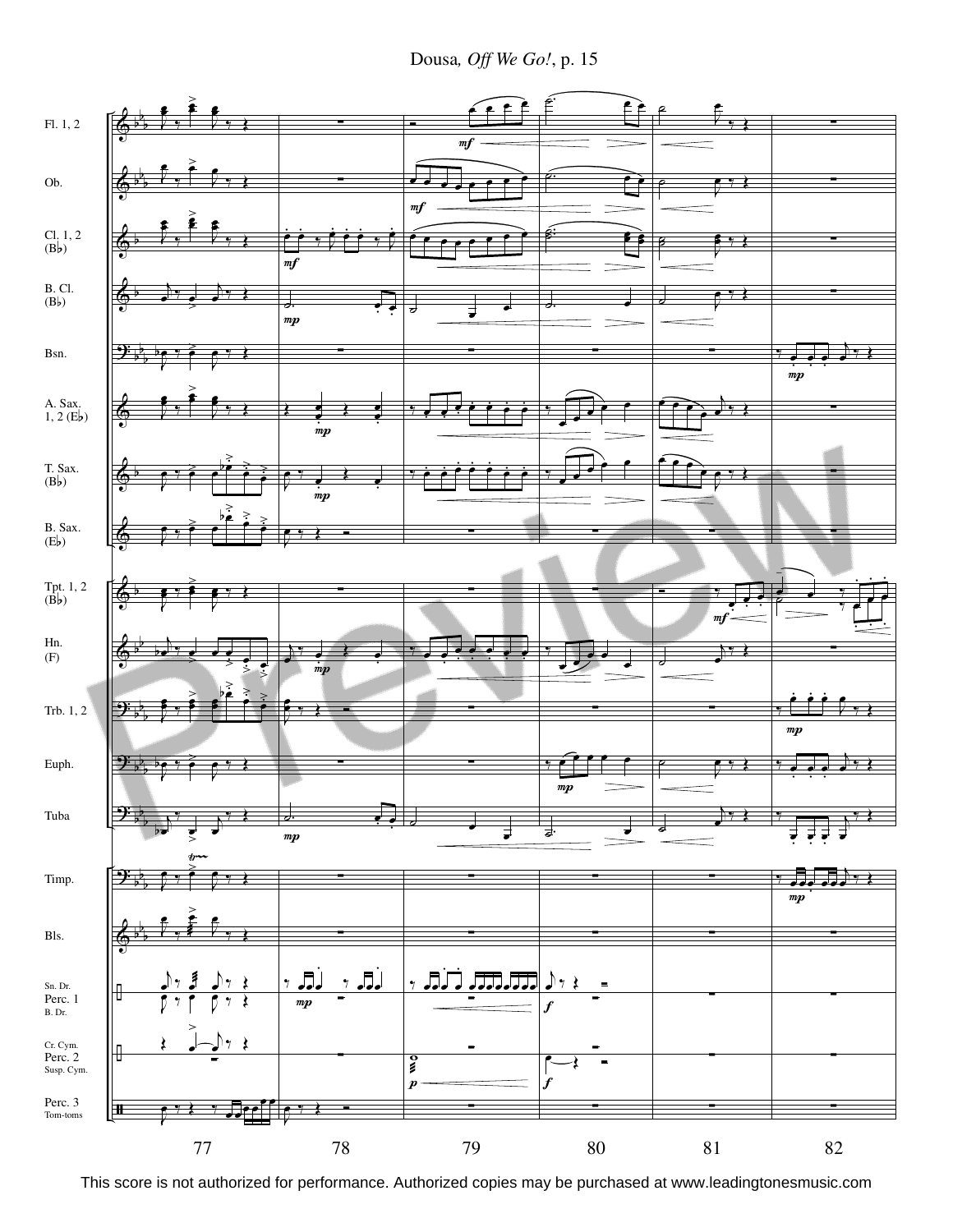Dousa*, Off We Go!*, p. 16

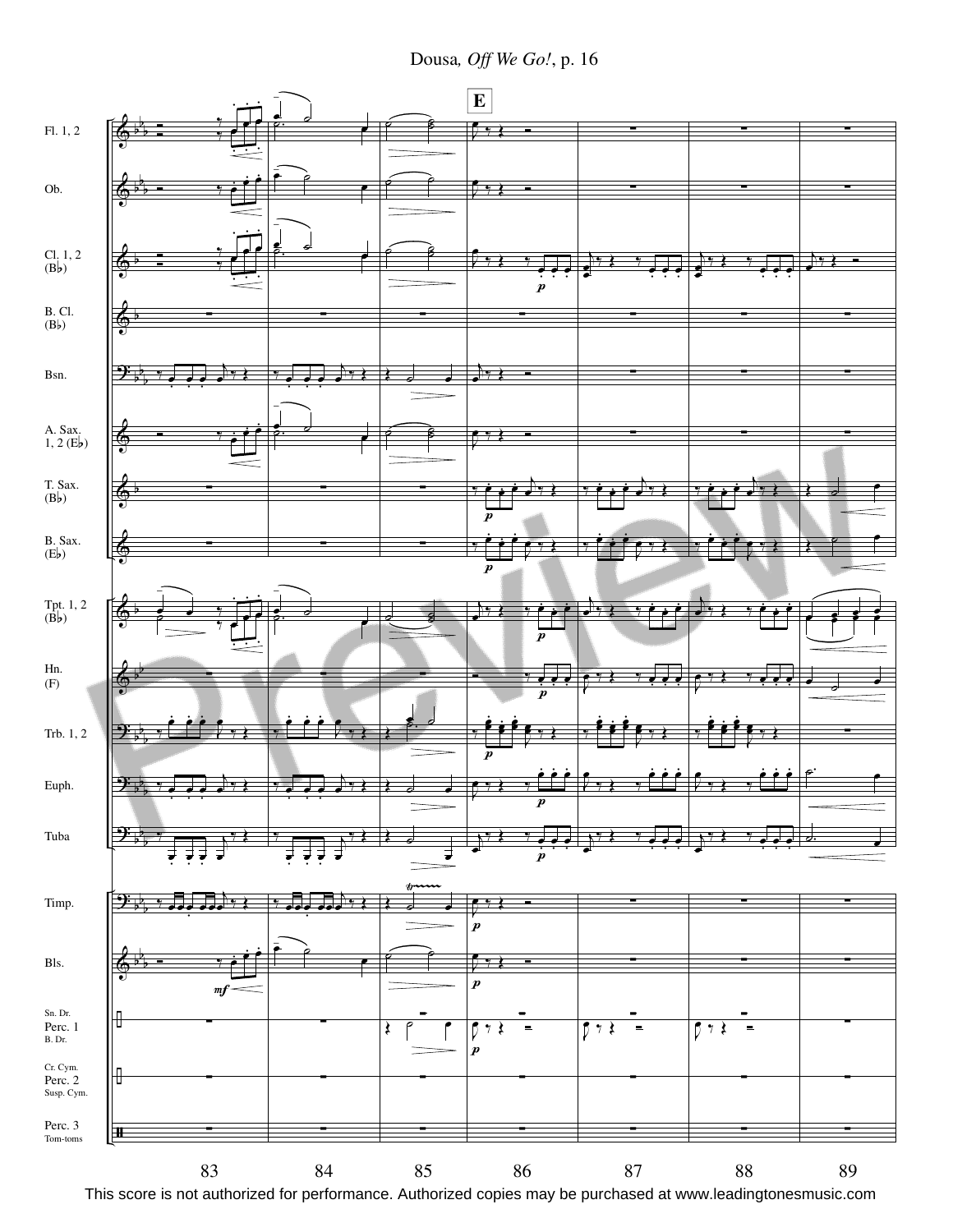Dousa*, Off We Go!*, p. 17